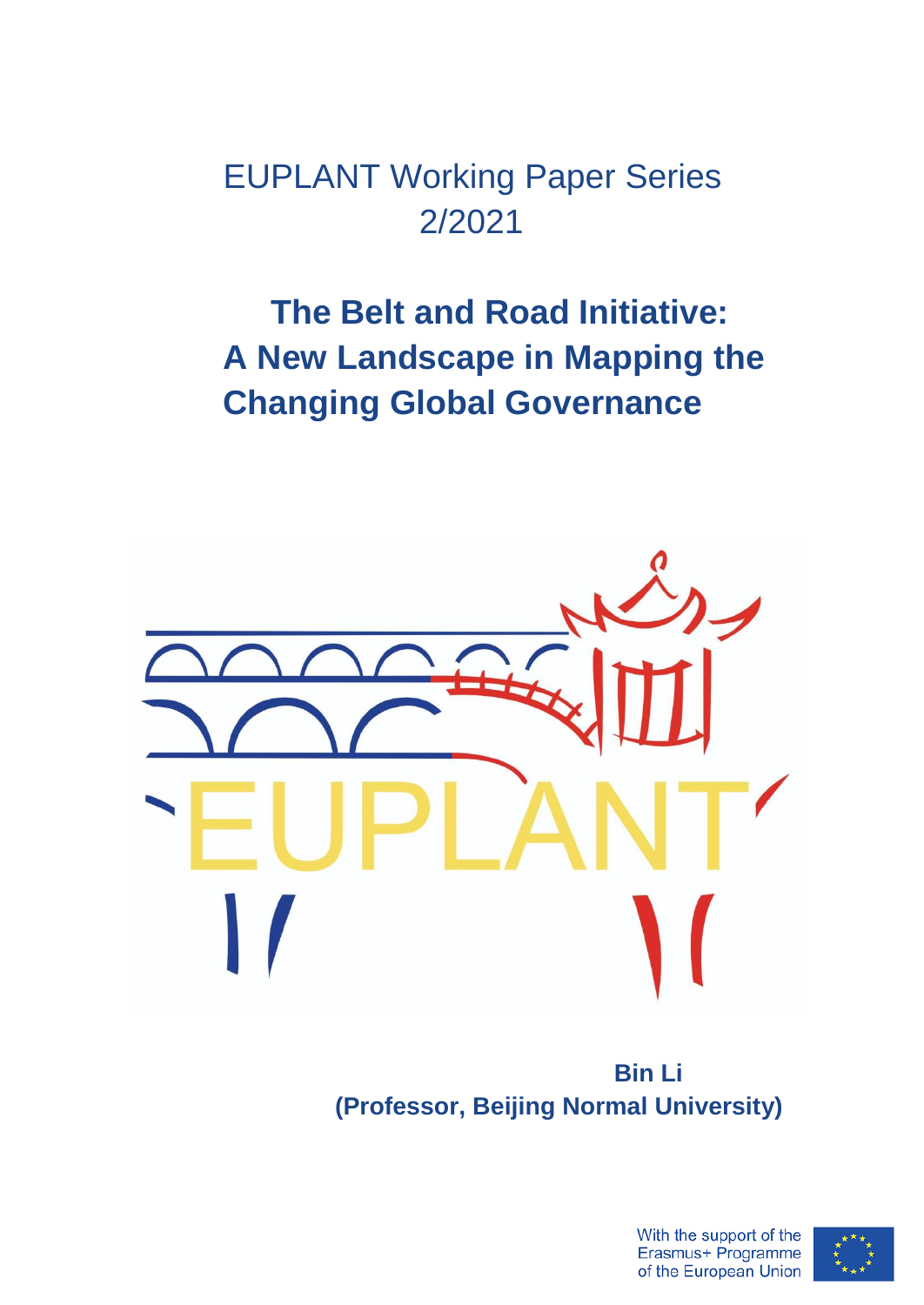

# **The Belt and Road Initiative: A New Landscape in Mapping the Changing Global Governance**

## Abstract

The Belt and Road Initiative (BRI), which has been put forward since 2013, is often perceived as an ambition to export a "China Model" that promotes alternative global norms and standards to the currently prevailing Western ones. The presumption might be corroborated by the press release of the fifth plenary session of the 19th CPC Central Committee, where "promot(ing) the joint implementation of the Belt and Road Initiative towards a high quality development" and "actively participat(ing) in the reform of global governance" are put together as one of China's future leading open policies. The BRI, while often suspected due to its unique and distinctive features compared to the Western benchmark, is regarded by China as a path towards the progressive reform of the current global governance based on traditional Chinese wisdom. We argue that, rather than proposing a "China Model" that would fill in the leadership vacuum left by the Western powers, China is experimenting a new approach to transnational cooperation, thus adding new elements to the changing landscape of the global governance.

## Keywords

Belt and Road Initiative, China, Transnational Cooperation

This working paper has been published in Mireille Delmas-Marty, Vasile Rotaru, and Hugo Pascal (eds.), Special Issue 'Governing Globalization', Revue Europeenne du Droit, Issue 42, 2021.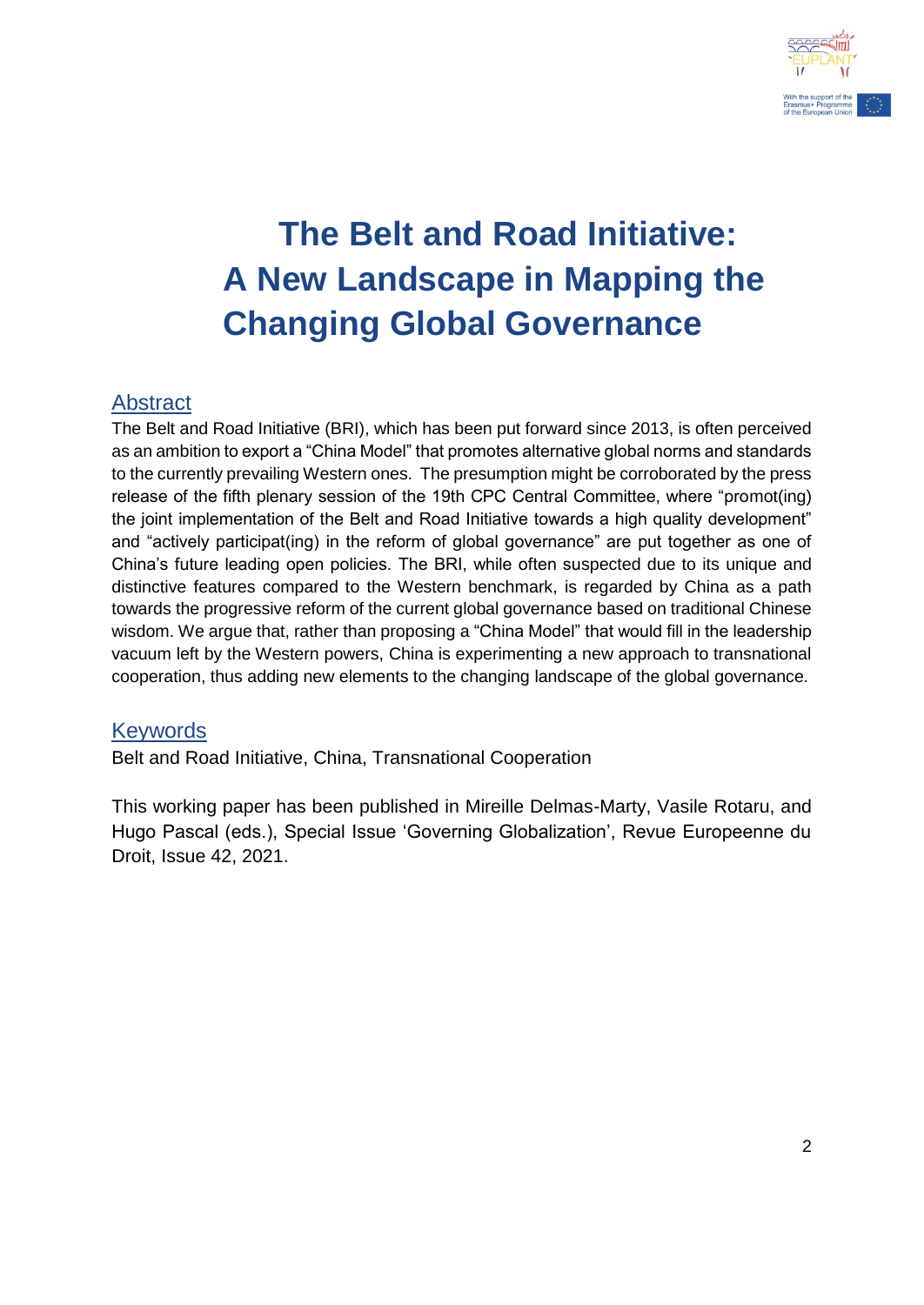

#### **Introduction**

The Belt and Road Initiative (BRI), which has been put forward since 2013, is often perceived as an ambition to export a "China Model" that promotes alternative global norms and standards to the currently prevailing Western ones.<sup>1</sup> The presumption might be corroborated by the press release of the fifth plenary session of the 19<sup>th</sup> CPC Central Committee, where "promot(ing) the joint implementation of the Belt and Road Initiative towards a high quality development" and "actively participat(ing) in the reform of global governance"<sup>2</sup> are put together as one of China's future leading open policies. The BRI, while often suspected due to its unique and distinctive features compared to the Western benchmark, is regarded by China as a path towards the progressive reform of the current global governance based on traditional Chinese wisdom. We argue that, rather than proposing a "China Model"<sup>3</sup> that would fill in the leadership vacuum left by the Western powers, China is experimenting a new approach to transnational cooperation, thus adding new elements to the changing landscape of the global governance.

#### **China's Pragmatic Use of Legal Tools for Implementing the BRI**

The name of the BRI is coined to manifest its singularity: the initiative is neither a project nor premised upon a multilateral international legal instrument. The implementation of the BRI aims at neither creating an international organization with specific mandates nor building a regional alliance. It is a process of cooperation. The undefined geographic scope and priorities of the BRI characterize the flexible and open nature of the initiative. While cynics observe the BRI through the lens of geo-political or geo-economic strategy, countries alongside or covered by the "belt and road" are invited to cooperate on a voluntary basis for the progressive implementation of the initiative. The totally voluntary nature of cooperation distinguishes BRI from any regional trade and investment agreement such as the Comprehensive and Progressive Agreement for Trans-Pacific Partnership (CPTPP) that China has recently expressed its intention to join or the Regional Comprehensive Economic Partnership (RCEP) that China has officially signed on 15 November 2020. Besides, the Chinese government has extensively concluded intergovernmental agreements with BRI countries and with some international organizations. Yet, most of them are not legally

<sup>-</sup><sup>1</sup> See, for example, D. Tobin, 'How Xi Jinping's "New Era" Should Have Ended US's Debate on Beijing's Ambition', Center for Strategic and International Studies (CSIS) (2020), available at [https://www.jstor.org/stable/resrep24771,](https://www.jstor.org/stable/resrep24771) accessed on 27 November 2020. In a recent discussion on the issue of China and global governance to which this author participated, it is contended that the very premise of a liberal international order is increasingly contested both internally and externally, China, under a such context, supports but also challenges the established order and the global governance system in which it is embedded. See, M. Burnay, W. Muller, 'China, Law and Global Governance: Power through Rules of Rule through Power?', *Hague Yearbook of International Law*, Volume 31, 2018, Brill Nijhoof, 2021, pp. 9-14.

<sup>2</sup>The Press Release in Chinese is available at : <http://www.xinhuanet.com/politics/2020- 10/29/c\_1126674147.htm>.

<sup>&</sup>lt;sup>3</sup> See, for example, Q. Kong, M. Du, 'Is the "Belt and Road" Initiative the Chinese Vision of Global Governance?', in G. Martinico, X. Wu (eds.), A Legal Analysis of the Belt and Road Initiative, Towards a New Silk Road, Palgrave McMillan, 2020, pp. 5-19.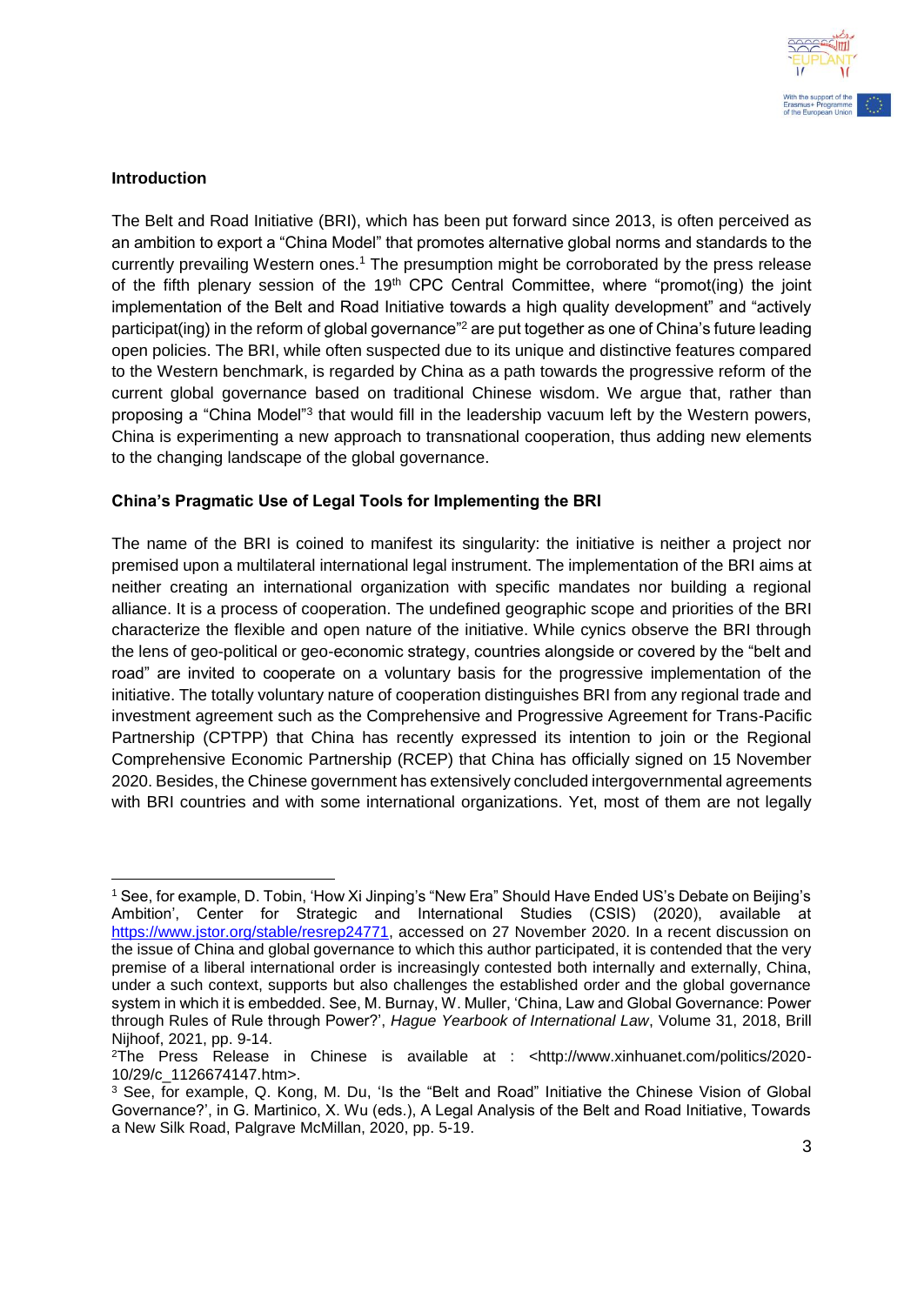

binding or are "of soft law nature".<sup>4</sup> Those agreements build the foundation for policy coordination and for continuously broadening the international consensus on the BRI's furtherance. At the same time, China has taken the approach of acclimatizing to the local context and managing its relations with the leadership on a bilateral basis. The flexibility in leading bilateral cooperation implies that "legal norms, *per se*, are not the primary basis for China to rely upon".<sup>5</sup> The BRI lacks a clear and systematic legal framework as a useful tool of communication to clarify itself to the world. Consequently, countries who would traditionally rely on such legal framework as "a founding treaty" of the BRI in order to understand the political and economic implications of BRI will be disappointed and thus second guess China's grand ambitions behind it.

Nevertheless, China's emphasis on foreign diplomacy in pushing forward the BRI should not be misunderstood as a complete rejection of the legal rules. The BRI prioritizes infrastructure connectivity, and the financing of infrastructure projects is highly technical and complex, therefore, sophisticated and detailed legal rules and arrangements are required to provide a secure, reliable and predictable basis of operation. The activities of the Asian Infrastructure Investment Bank (AIIB) provide an example of how the China-led multilateral development bank, which is expected to alter the current global financial governance through the input of 'Asian values',<sup>6</sup> has to be receptive to and abide by the established international legal rules. For example, for the purpose of maintaining credit ratings, AIIB has mapped out "guidelines for the assessment, monitoring and control of the risk of legal or regulatory sanctions, financial loss or loss to reputation AIIB may suffer as a result of our failure to comply with laws, regulations, international standards and codes of conduct applicable to our banking activities".<sup>7</sup> Moreover, Chinese infrastructure projects holders in need of blended financing have to abide by the established international legal rules, instead of making new rules based on the "China model". Chinese enterprises are furthermore encouraged to strengthen the blended financing cooperation with multilateral development institutions, because of the positive political influence of multilateral institutions that helps projects to mitigate risks and increase credibility.<sup>8</sup> The cooperation with multilateral development institution, motivated by the need for blended financing, requires Chinese enterprises to negotiate with multilateral institutions and to eventually take in those universally practiced financial legal rules.<sup>9</sup> In addition, leaders of

<sup>4</sup> See, G. Martinico, 'Comparative Law Reflections on the Use of Soft Law in the Belt and Road Initiative', in Giuseppe Martinico, Xueyan WU (eds), *op. cit.*

<sup>5</sup> See, R. Nurgozhayeva, "Rule-Making, Rule-Taking or Rule-Rejecting under the Belt and Road Initiative: A Central Asian Perspective", *The Chinese Journal of Comparative Law*, (2020) Vol. 8 No. 1 pp. 250-278, p.262.

<sup>&</sup>lt;sup>6</sup> See, D. M. Ong, "The Asian Infrastructure Investment Bank: Bringing 'Asian Values' to Global Economic Governance", *Journal of International Economic Law*, 2017, 20, pp. 535-560. <sup>7</sup> 2019 AIIB Annual Report and Financials, p. 16.

<sup>8</sup> See, *Greenovation Hub: Investment and Financing Models, Challenges and Recommendations of renewable Energy Projects by Chinese Companies in the Belt and Road Countries*, January 2020, available at [https://www.ghub.org/en/bri-re-report/,](https://www.ghub.org/en/bri-re-report/) accessed on 23 April 2021.

<sup>9</sup> See, M. A. Carrai, "It Is Not the End of History: The Financing Institutions of the Belt and Road Initiative and the Bretton Woods System", in J. Chaisse, J. Górski (eds.), *The Belt and Road Initiative, Law, Economic, and Politics*, Brill Nijhoff, 2018. The author argues that "the BRI related *International Developmental Financing Institutions* (IDFIS) are nested mostly in the current international legal system and can contribute to some of its objectives, such as environmental protection, security and social sustainable development", p. 111.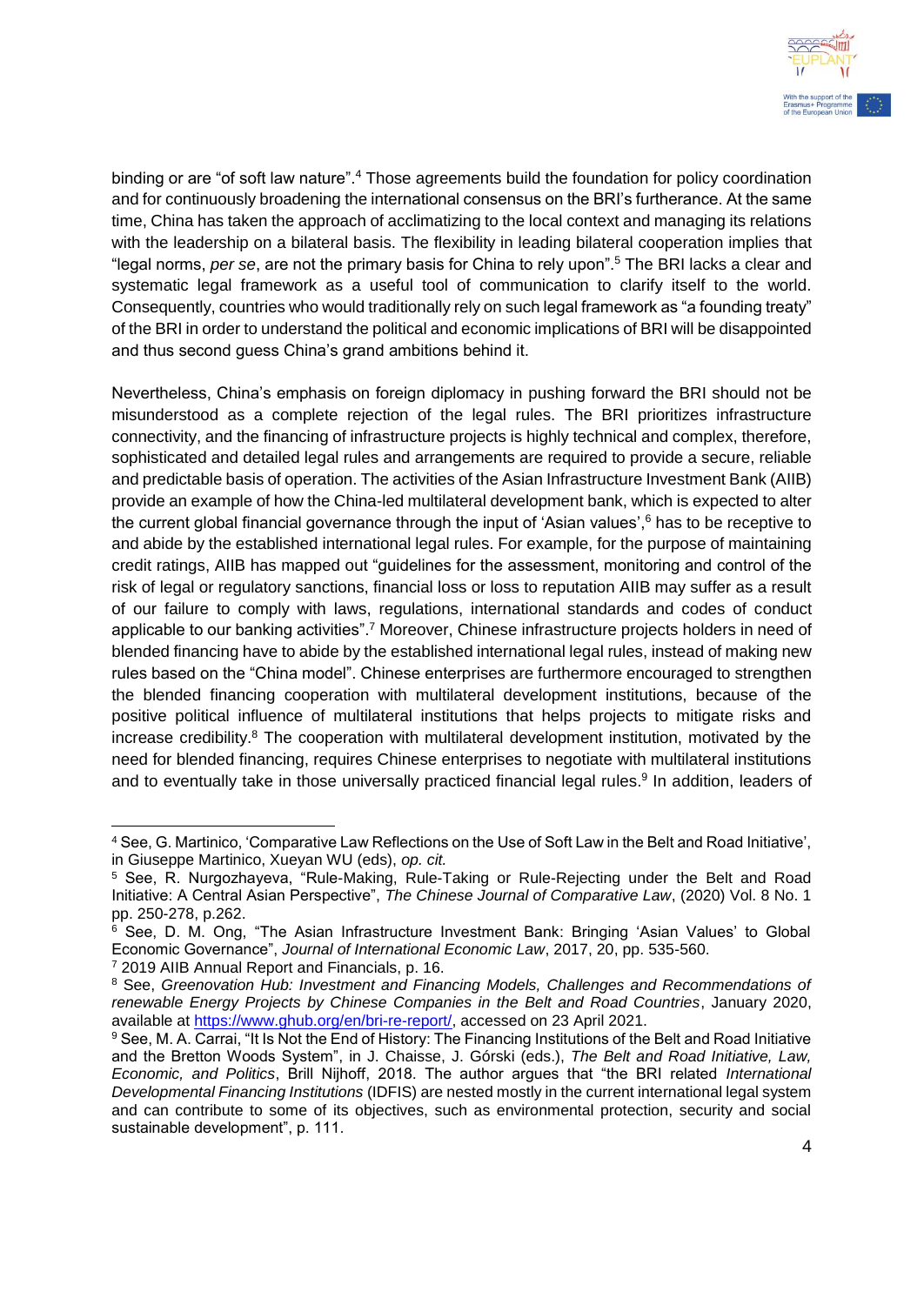

the BRI counties have recently expressed their endorsement of the UN Sustainable Development Goals. For that purpose, the leaders are determined to sustain cooperation "in line with internationally agreed principles and obligations"; to "work together in line with our national legislation, regulatory frameworks, international obligations, applicable international norms and standards", and called for "more international cooperation in line with our applicable respective obligations under international conventions, such as UN Convention against Corruption (UNCAC) and relevant bilateral treaties".<sup>10</sup> The objective of building a green and sustainable Belt and Road, as it has been declared in the form of a coordination policy, will drive BRI countries including China to adjust their conduct to be in conformity with the international norms, thus generating a "BRI culture of compliance" in achieving the SDGs.<sup>11</sup>

Insofar as legal security is concerned, China has felt the necessity of building an efficient and trustworthy dispute settlement mechanism for dealing with foreign-related trials, drawing particular attention on the specialties of the cases related to BRI countries. China's Supreme People's Court (SPC) released in 2015 and 2019 two guidelines on the judicial service and guarantee that China's court system should offer to the BRI. Those directives contain the SPC's direction on the tasks and activities undertaken by all levels of judicial organs for serving the BRI's furtherance. The main objective is to enhance the trustworthiness of China's judiciary in settling the legal disputes related to BRI countries. According to the 2019 guidelines,<sup>12</sup> China's courts should faithfully apply the international treaties and conventions binding on China, and respect international customs and commercial usages; on the other hand, Chinese legal texts and cases should be translated into foreign languages and well published in BRI countries in order to improve the understanding of Chinese legal practices by foreign subjects; the "one-stop" legal dispute settlement with the diversified available remedies that coordinate judicial settlement, mediation and arbitration, offered by the recently established China International Commercial Court (CICC), will be further promoted and extended. The 2019 guidelines show SPC's support for the participation of Hongkong International Arbitration Center (HKIAC) to the one-stop legal dispute settlement as designed by CICC. Last but not least, foreign arbitration institutions may establish their branches and have their *arbitral situs* at Lingang area in Shanghai.<sup>13</sup> The above guidelines show SPC's intention to improve

<sup>-</sup><sup>10</sup> Belt and Road Cooperation: Shaping a Brighter Shared Future, Joint Communique of the Leaders' Roundtable of the 2nd Belt and Road Forum for International Cooperation, 27 April 2019, Beijing, China. <sup>11</sup> One of the venues for increasing the environmental sustainability of the Belt and Road Initiative is the Belt and Road Initiative International Green Development Coalition (BRIGC or The Coalition). Launched in 2019, the Coalition is an open, inclusive and voluntary international network which brings together the environmental expertise of all partners to ensure that the Belt and Road brings long-term green and sustainable development to all concerned countries in support of the 2030 Agenda for Sustainable Development. See, https://www.unep.org/regions/asia-and-pacific/regional-initiatives/belt-and-roadinitiative-international-green.

<sup>&</sup>lt;sup>12</sup> Supreme People's Court, Guidelines for courts to provide enhanced judicial services and guarantees for Belt and Road construction (最高人民法院关于人民法院进一步为"一带一路"建设提供司法服务和保

障的意见), 9 December 2019.

<sup>&</sup>lt;sup>13</sup> It is argued that the BRI-related international arbitration practices will bring dynamics of change to the global framework for international arbitration. See, Ulla Liukkunen, 'Chinese Context and Complexities – Comparative Law and Private International Law facing new Normativities in International Commercial Arbitration', Ius Comparatum 1(2020) 254-287 [International Academy of Comparative Law: aidc-iacl.org]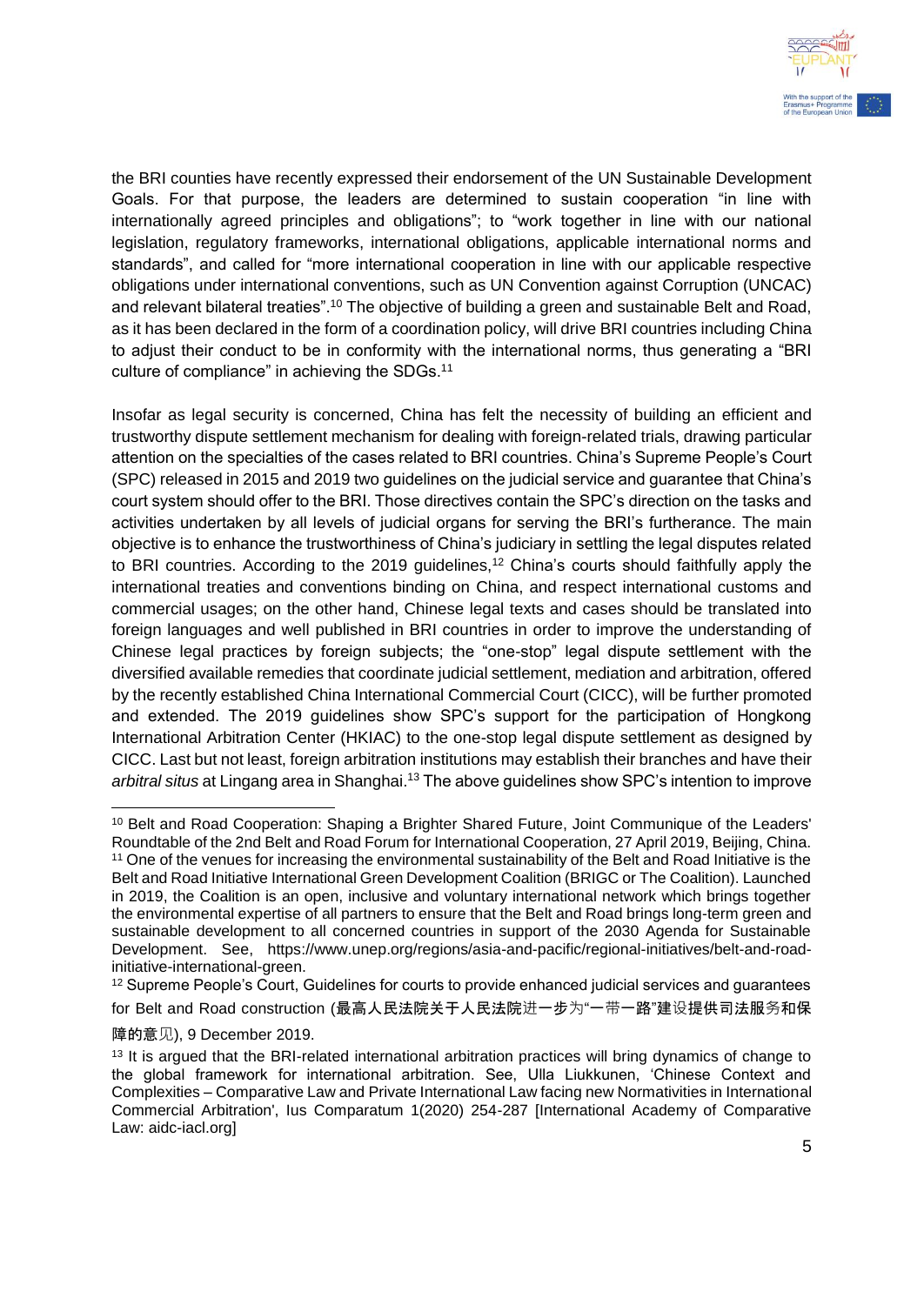

the international trustworthiness and openness of the Chinese judiciary, in light of both the competition and cooperation among different international and domestic dispute settlement institutions.<sup>14</sup> Yet, on the other side, SPC seems to over-emphasize the importance of settling the legal disputes arising from BRI projects within Chinese territory: SPC's sense of security is to a certain degree closely connected with its capacity of influence and even control over those judicial and arbitral practices, as well as over mediation. It is thus hard to thoroughly reject the assumption that the SPC is skeptical towards genuinely internationalizing the dispute settlement. The latter's multiple centers of gravity scatter over the world.

The above examples on the use of legal tools for implementing the BRI illustrate that law is not perceived as the "foundation" of the BRI. BRI is designed as a process of cooperation, instead of an immense edifice, that needs driving dynamism rather than a solid foundation. Experts who contended that "every time a regional or global power takes investments into its area of influence, it seeks to create an international law that applies to the protection of such investments" conclude however with uncertainty over whether China will follow the "US-led hegemonic system of investment, which remains largely intact today".<sup>15</sup> The necessary but still marginal role of law characterizes China's "maximized flexibility"<sup>16</sup> in leading the BRI that contrasts itself with the Western benchmark of the Rule of law.

#### **"China Model" vs. the Western Benchmark**

China has taken an ambivalent position concerning the role of law as a tool of governance. It is clear that China is investing in its institutional capacity to develop norms, yet there is a "lingering lack of clarity about the legal dimensions of the Belt and Road initiative".<sup>17</sup> In pushing forward the BRI whose core aim is increasing connectivity, China pragmatically relies on the function of policy, while at the same time resorting to legal tools when it is necessary and useful. Antoine Garapon's insightful observation sheds light on China's pragmatism: China deploys its BRI through infrastructure investment rather than through the transplantation of a legal culture, the imposition of law, or through the empowerment or the transmission of a specific model of society. China believes that the society of consumption may become similarly attractive to other countries. However, the BRI contains within itself the risk of keeping China away from the universally accepted norms and legal regulation. The very reason of such scenario is that China is still not a

<sup>-</sup><sup>14</sup> In terms of judicial cooperation, China has signed United Nations Convention on International Settlement Agreements resulting from Mediation ("Singapore Mediation Convention") on 7 August 2019. China also participated in the adoption of the 2019 HCCH Convention on the Recognition and Enforcement of Foreign Judgments in Civil or Commercial Matters. See <http://cicc.court.gov.cn/html/1/219/208/209/1303.html>.

<sup>15</sup> See, M. Sornarajah, 'Chinese Investment Treaties in the Belt and Road Initiative Area', *The Chinese Journal of Comparative Law*, (2020) Vol. 8 No. 1, pp.56-57.

<sup>16</sup> See, H. Wang, "China's Approach to the Belt and Road Initiative: Scope, Character and Sustainability", *Journal of International Economic Law*, 2019, 22, pp. 29–55, p.47.

<sup>17</sup> See, W. Muller,"The Power of Discourse, Doctrinal Implications of China's Normative Aspirations", *Hague Yearbook of International Law*, Volume 31, 2018, Brill Nijhoof, 2021, p.66.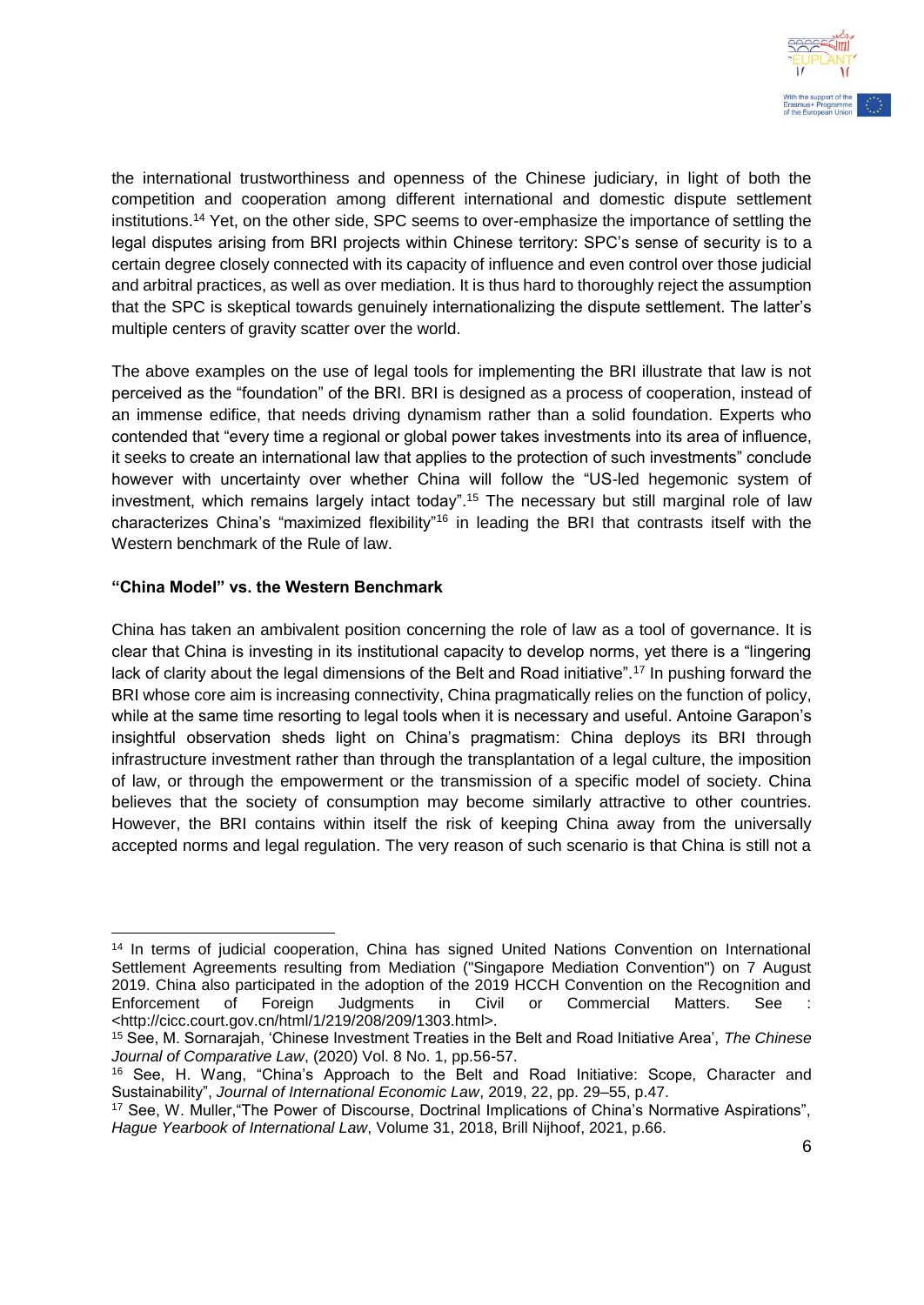

State under the Rule of law.<sup>18</sup> In a broader perspective, China's conception and implementation of the rule of law "are significantly different from any existing legal system in the West or any paradigmatic 'Western rule of law ideal'"<sup>19</sup>. In brief, China's statist socialist rule of law is the key institutional factor which leads to skepticism and criticism from the West.

The overstated "China model" accompanies the concern over the tension and rivalry that the development of BRI will instigate. It has been well argued that "[l]ack of transparency is perhaps the defining trait of the BRI and the projects carried out under its umbrella"; "[t]he fact that China's state-owned enterprises play a major role in the BRI leads to the argument that China's state capitalism and its one-party political system may sit uneasily in a liberal-democratic world order".<sup>20</sup> Garapon also concluded that the weak reliance on law and the lack of autonomy and independence of the law and the market in relation to the politics characterize China as a post-democracy that challenges and competes with the current democracies.<sup>21</sup> Some other influential opinions underscored China's engagement as a 'prolonged struggle' over the current international order. The current one advocated by the Americans as a "rule-based international order" appears in fact to be "an order in which Americans make the rules". The question of how much 'renegotiation' of that order China will demand, and what emerges afterward, is wide open.<sup>22</sup>

There are different strands of thinking on how to alleviate the tension between the "China model" and the Western ideology. The "conformity" view argues that China has to bring its trade and investment under the BRI "into one scheme and take into consideration both international rules and institutional arrangement", and when China seriously address multilateralism and international law issues, China "needs to ensure that rule making and decision-making for the BRI should be conducted not by China alone but by an independent process without the domination of any one State".<sup>23</sup> The suggestion essentially argues for putting China's approach to global governance, as those practices relating to the BRI, in conformity with the Western benchmarks embedded in the currently prevailing international rules and institutions. Such a simplistic solution may be contested based on the criticism that international law is not neutral, and it can favor the powerful, justify aggression and carry an imperialist agenda.<sup>24</sup> The consequence of the above compliance rhetoric

<sup>18</sup> See, A. Garapon, Les « Nouvelles Routes de la Soie » : la voie chinoise de la mondialisation, available at [https://ihej.org/publications/les-nouvelles-routes-de-la-soie-la-voie-chinoise-de-la-mondialisation/,](https://ihej.org/publications/les-nouvelles-routes-de-la-soie-la-voie-chinoise-de-la-mondialisation/) last visit on 26 November 2020.

<sup>19</sup> See, R. Peerenboom, *China Modernizes, Threat to the West or Model for the Rest?*, Oxford University Press, 2007, p. 196.

<sup>20</sup> See, M. Baltensperger, U. Dadush, "The Belt and Road Turns Five", *Bruegel Policy Contribution*, Issue n°1, January 2019.

<sup>21</sup> See, A. Garapon, Les « Nouvelles Routes de la Soie » : la voie chinoise de la mondialisation, *op. cit.*

<sup>22</sup>See, S. Roggeveen, "China, America and the Thucydides Trap: An interview with Graham Allison": https://www.lowyinstitute.org/the-interpreter/china-america-and-thucydides-interview-graham-allison, (last visit on 30 November 2020).

<sup>&</sup>lt;sup>23</sup> J. Chen, 'Tension and Rivalry: The "Belt and Road" Initiative, Global Governance, and International Law', *The Chinese Journal of Comparative Law*, (2020) Vol. 8 No. 1, pp.194, 195.

<sup>24</sup> See, B. A. Coates, *Legalist Empire: International Law and American Foreign Relations in the Early Twentieth Century*, Oxford University Press, 2016.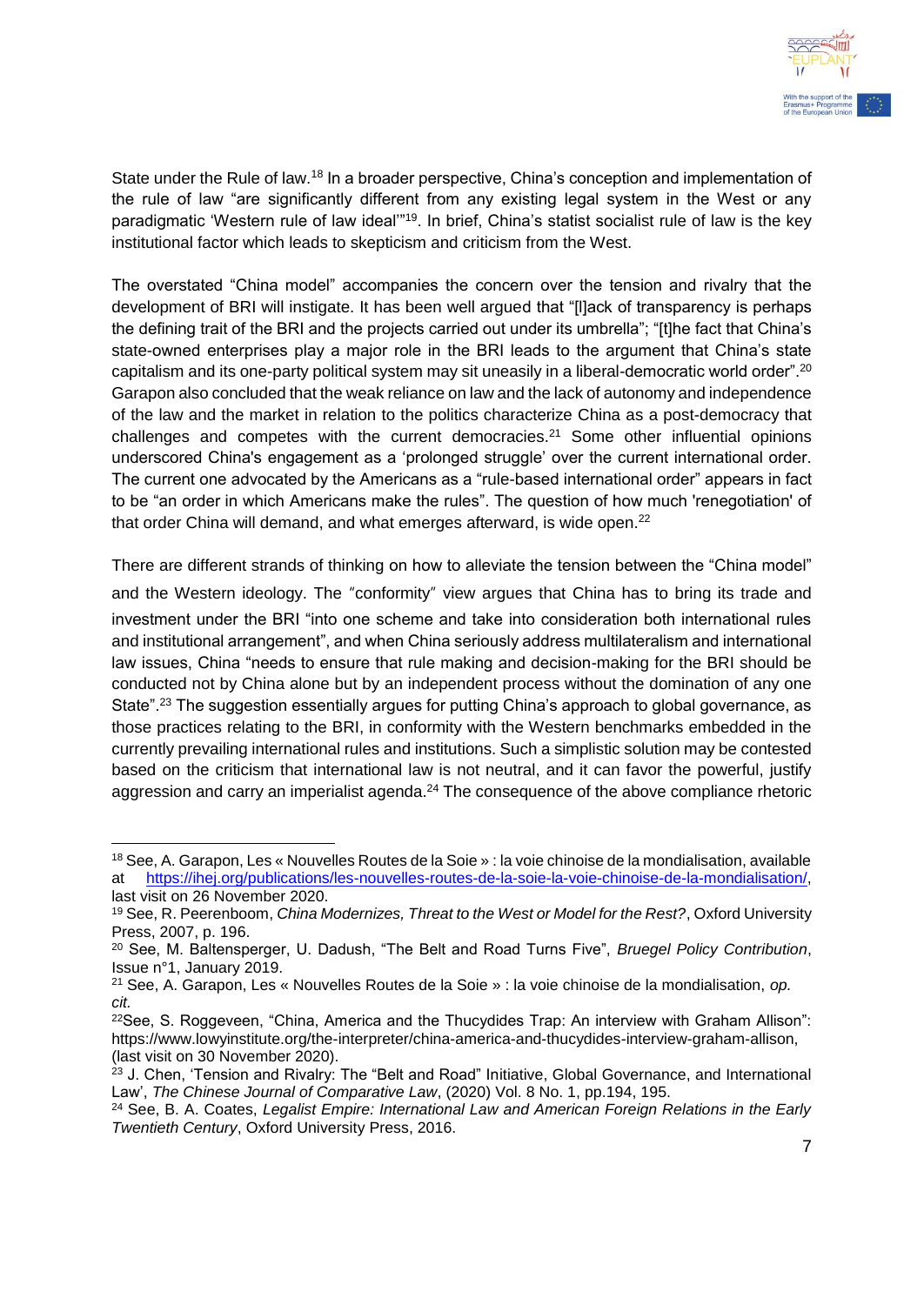

would be maintaining the *status quo* of the current "universal" law's domination, while a new hegemony replaces the old one with the structure of global governance unchanged.

A reconciliatory argument focuses on the Chinese traditional legal culture where law and morality play different but complementary roles in governing the Chinese society; the latter "places a greater value on trustworthiness, and does not have the same belief that markets in themselves can be left to enforce ethical outcomes"; that the difference between China's tradition in dealing with law and that of the BRI countries warrants that the "continued convergence between legal systems is essential to the expansion of BRI activities"; and that the "[s]ustainability of the BR legal system will require that determining what can be achieved through consensus and long-term sustainable relationships, in the manner of Confucian *li* (礼)*,* is given precedence, and that resort to formal penalties and prohibitions, in the manner of Confucian *fa* (法), is limited to those cases where *li* is genuinely impossible or ineffective".<sup>25</sup> The above view following the comparative law approach is theoretically ideal. However, the legal pluralism that it advocates may find it politically difficult to reform the current international law, as the latter's "international" nature is deeply questioned.<sup>26</sup> That is, if the creation, interpretation and application of international legal rules are influenced by the domestic laws of those powerful States, it remains open whether a pluralist approach implies that new rising power(s) will resist, compete with and thus finally replace the old ones. In other words, the reconciliatory view that sympathizes with China's legal culture would support the argument that China as a rising power will fill in the gap of global governance created by the contemporary crises of the liberal international order. That is, China will defend the emergence of a low-cost version of the international order which may not be fully deprived of its liberal dimension, "but clearly goes against the systematic promotion of the values of democracy, human rights and the rule of law at both the national and international levels".<sup>27</sup> The more sympathetic view contends that "the BRI has the potential for contributing the international rule of law if there is the political will', whereas it also admitted that the rule of law is a contested concept, and "even if there is a political will to improve on the rule of law conditions along the Belt and Road, it might not be a rule of law in a narrow sense"<sup>28</sup>.

The pessimist view perceives rules-based global order as an illusion, contending that "[i]nternational law today is powerful against the powerless, and powerless against the powerful. As long as this is true, a rules-based global order will remain a fig leaf for the forcible pursuit of national interests".<sup>29</sup> It follows that China's rise as a new center of gravity of global affairs through

<sup>&</sup>lt;sup>25</sup> See, N. Morris, 'Developing a Sustainable Legal System for the Belt and Road Initiative', in W. Shan et al. (eds.), *Normative Readings of the Belt and Road Initiative, Springer International Publishing AG*, 2018, pp.54, 55.

<sup>26</sup> See, A. Roberts, *Is International Law International?*, Oxford University Press, 2017.

<sup>27</sup> See, M. Burnay, 'China and Global Governance: Towards a Low-Cost Global Legal Order?, *Hague Yearbook of International Law*, Volume 31, 2018, Brill Nijhoof, 2021, p. 42.

<sup>28</sup> See, H. Andersen, "Rule of Law Gaps and the Chinese Belt and Road Initiative: Legal Certainty for International Businesses?', in. Martinico, X. Wu (eds.), *op. cit.*

<sup>29</sup>See, B. Chellaney, 'The Illusion of a Rules-Based Global Order', available at <https://www.projectsyndicate.org/commentary/china-makes-mockery-of-international-law-by-brahma-chellaney-2019-

<sup>12?</sup>barrier=accesspaylog#:~:text=International%20law%20today%20is%20powerful,forcible%20pursu it%20of%20national%20interests>.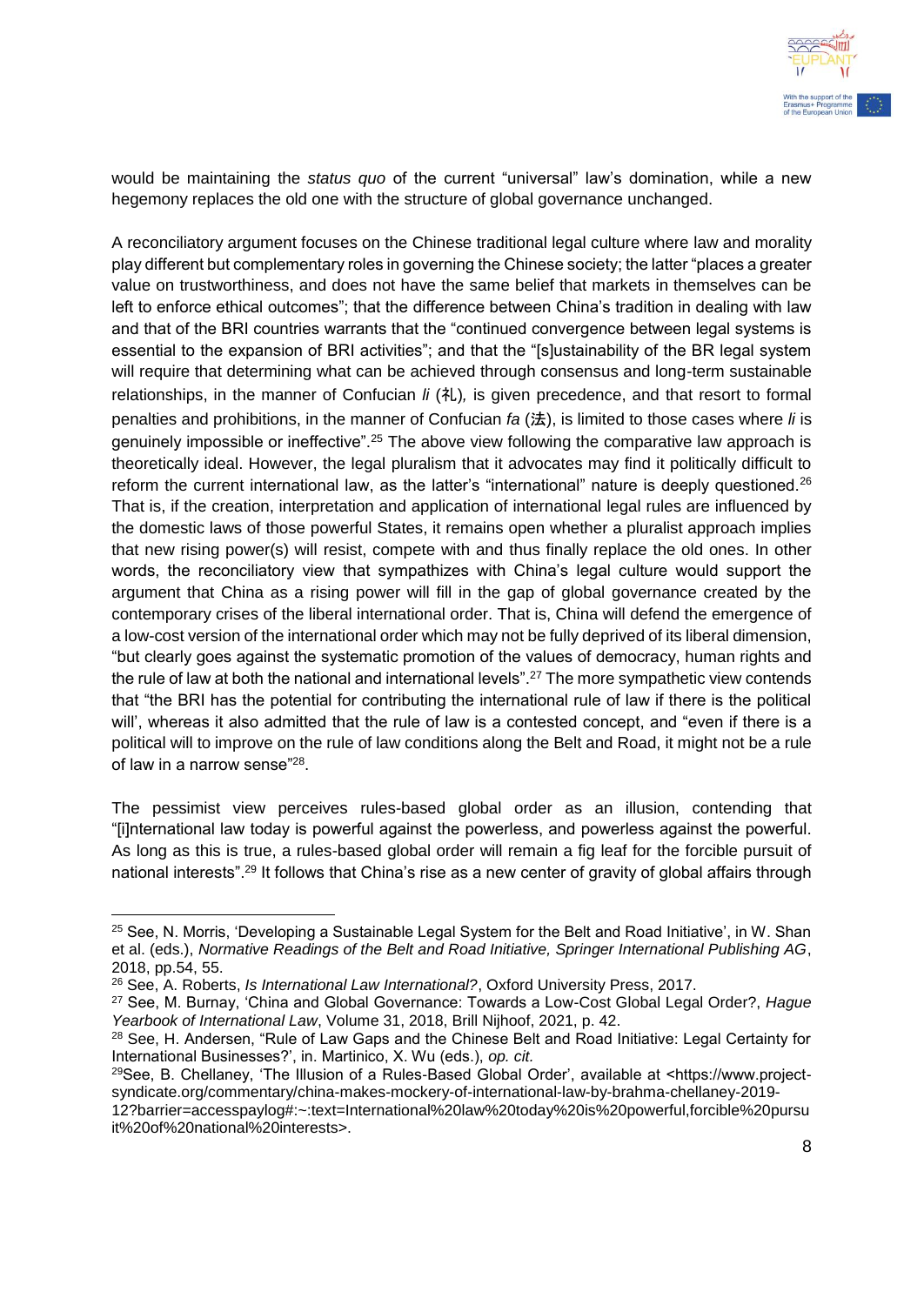

the furtherance of BRI will "reform" the current international law, but such reform would not only take place in China's national interests,  $30$  but also "enhance and justify China's rise".  $31$  Likely, Jerome A. Cohen suggests that China "seems to be inching gradually toward a more innovative, broader approach that shapes international law in par with its growing political and economic power. […] American endorsement of international law, in both theory and practice, will give the PRC an incentive to increasingly submit its own conduct to an evolving 'rules-based order".<sup>32</sup> It is true that power relations among States is a dynamism of change to international law. However, power relations among States is more complex in reality than in theory, therefore, the impact of the changing power relation on the evolution of international law has to be examined through more concrete and empirical studies. The pessimist view attaches too much importance to States while ignoring the limit of such a statist approach to international law, and in a broader perspective, to the global governance to which participate multiple actors at all levels. In fact, any inquiry on the impact of China's rise on the changes of international law, insofar as it implicitly equates power struggles among States with the essence of international law, is self-contained in the statist perspective: it overlooks the 'empire of private law' premised upon property, rather than sovereignty, that enables, structures, channels and opposes international power.<sup>33</sup> In addition, the statist or sovereigntist cognitive framework turns to be outdated against the "new global form of sovereignty" which is "composed of a series of national and supranational organisms united under a single logic of rule",<sup>34</sup> i.e., a network of global powers beyond States. Furthermore, as Mireille Delmas-Marty envisages, the emergence of a constellation of public and private actors for preserving the global commons ("*biens communs*") calls for a new form of governance aggregating, in lieu of separating, the Knowledge (experts), the Will (citizens), and the Power (states, regional, and international organizations, etc.).<sup>35</sup> In other words, nation-States are losing the traditional dominant position in the process of governing the world without a global government. Focus must also be shifted to new actors and the dynamism brought by them to the global governance.

#### **Non-State Actors in the BRI and a new Dynamism of Global Governance**

BRI is State-driven, yet, there is a wide spectrum of actors implementing the BRI. Among others, state-owned enterprises (SOEs) play a critical role. SOEs' performance in the BRI and their

<sup>-</sup><sup>30</sup> See, C. Cai, 'New Great Powers and International Law in the 21st Century, *The European Journal of International Law,* Vol. 24 no. 3, 2013. The author concluded that new great powers, including China, are positioned in a manner that is both different and similar to the positioning of old great powers, in shaping and reshaping international law, at 795.

<sup>31</sup> See, C. Cai, *The Rise of China and International Law*, Oxford University Press, 2019, p.39. The author underscores that the current relationship between international law and the big powers differs from its past history in that international law "may impose more hurdles on China than it did to old great powers in history".

<sup>32</sup> See, J. A. Cohen, 'Law and Power in China's International Relations' (2019) 52 *NYU J Int'l L & Pol* 123, pp.164, 165.

<sup>33</sup> See, M. Koskenniemi, 'Expanding Histories of International Law' (2016) 56 *American Journal of Legal History 104.*

<sup>34</sup> See, M. Hardt, A. Negri, *Empire*, Harvard University Press, 2000, p. 12.

<sup>35</sup> See, M. Delmas-Marty, « Gouverner la mondialisation par le droit », *Revue européenne du droit*, September 2020, n°1, p. 9.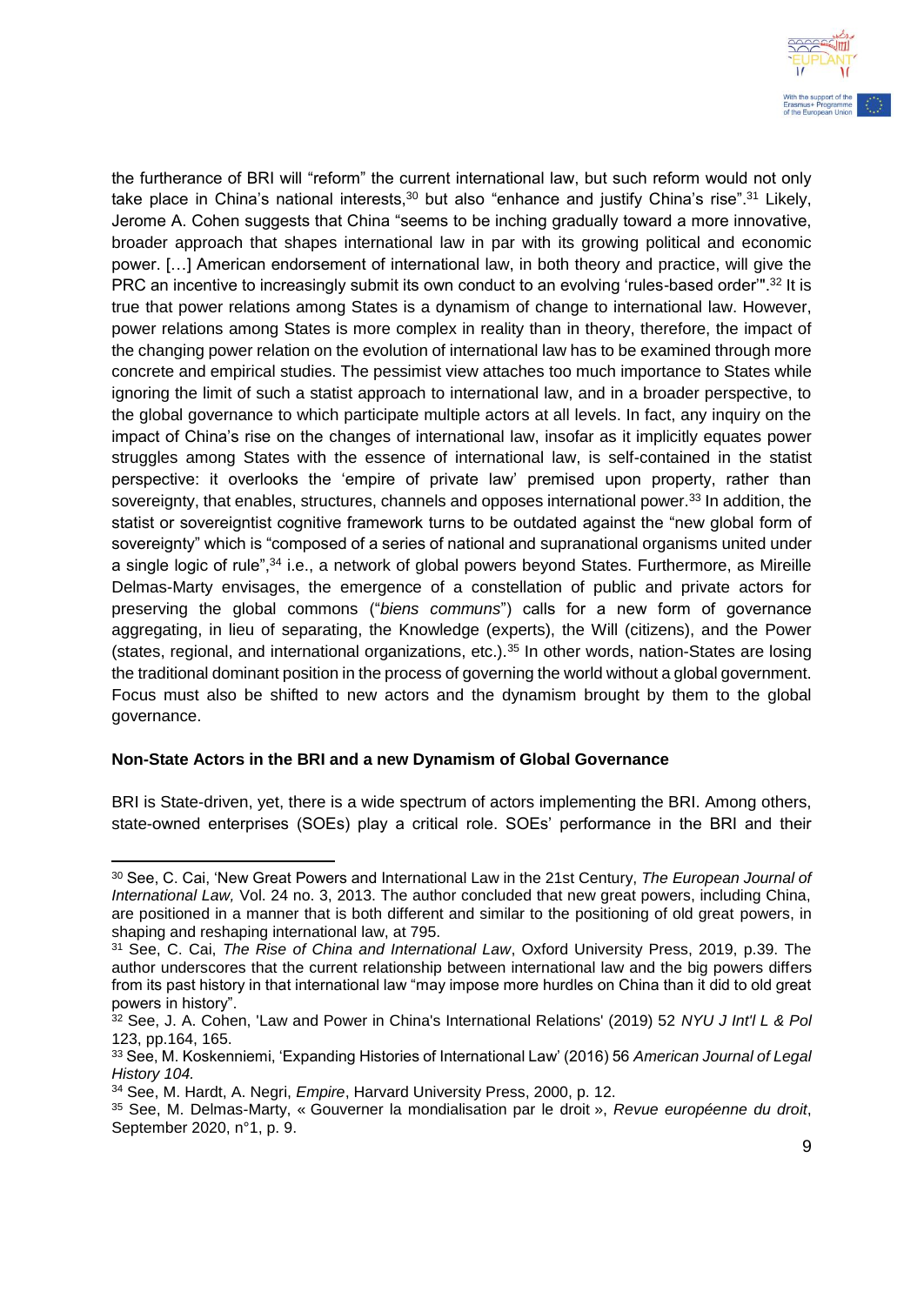

political, economic and social impacts draw wide attention. The SOEs' contribution to the BRI leads however to the skepticism that "China's state capitalism and its one-party political system may sit uneasily in a liberal-democratic world order".<sup>36</sup> The reality is more complex. The relationship between the State and SOEs shall not be simply defined in light of agency. SOEs enjoy autonomy and remain independent from governments in the legal sense. Yet, governments can effectively influence SOEs and other actors' investment conducts in the BRI countries by framing policies and policy orientations. For example, since 2007, China has pushed SOEs to the forefront of setting the standards for corporate social responsibility (CSR) practices both domestically and in their operations abroad.<sup>37</sup> A recent research shed light on the actual relationship between the State and other actors: while BRI is depicted as a State-Mobilized globalization (SMG) strategy, the unique feature of the "mobilization state" lies in the fact that "when Chinese leadership urged 'globalization' in the top-down mobilization and promotion of a nationalist strategy, the domestic audience – different State and capital actors – can do many different things".<sup>38</sup> The fragmentation between State and non-State actors including local governments, business entities (state-owned or not), may have some connection with the pragmatic use of the legal tools in the implementation of the BRI as described above. The vacuum left by State law may be filled by private actors' initiatives. For example, a recent empirical study on the Southeast Asia's Cross-Border Special Economic Zones $39$  have also shown that the State is transforming its role by relaxing the control over transnational business activities.

On the other side, "the conduct of Chinese state-owned enterprises and private firms investing along the OBOR are likely to be subject to ever-increasing scrutiny".<sup>40</sup> For example, in terms of CSR, the government and Chinese companies has been increasingly making use of the ISO 26000 standards. "Although the government will remain the key driver of CSR development, the role of the general public will continue to grow in importance".<sup>41</sup> Chinese companies are the key players to deliver infrastructure projects for the BRI, their awareness and capacity of promoting equitable and sustainable development "are building up with increasing domestic and oversea pressure and

Road (关于推进绿色"一带一路"建设的指导意见), April 2017; Ministry of Ecology and Environment, *The* 

<sup>-</sup><sup>36</sup> See, M. Baltensperger, U. Dadush, "The Belt and Road Turns Five, Bruegel Policy Contribution", Issue n°1 January 2019.

<sup>&</sup>lt;sup>37</sup> State-owned Asset Supervision and Administration Commission of the State Council, Guidelines to the State-owned Enterprises Directly under the Central Government on Fulfilling Corporate Social Responsibilities (关于中央企业履行社会责任的指导意见), promulgated on and effective since 29 December 2007. See, also, Ministry of Ecology and Environment, Ministry of Foreign Affairs, National Development and Reform Commission, Ministry of Commerce, Guidance on Promoting Green Belt and

*Belt and Road Ecological and Environmental Cooperation Plan* ("一带一路"生态环境保护合作规划), May 2017.

<sup>38</sup> See, M. Ye, *The Belt Road and Beyond, Sate-Mobilized Globalization in China: 1998-2018,* Cambridge University Press, 2020, p. 13.

<sup>39</sup> See, C. Thame, "State Transformation and Uneven Development Across Southeast Asia's Cross-Border Special Economic Zones", *Journal of Political Science Review* 6, no. 1 (2020): 29–67.

<sup>40</sup> See, M. Zou, Labour Standards along "One Belt, One Road", in Lutz-Christian Wolff; Chao Xi; Jenny Chan (eds.), *Legal Dimensions of China's Belt and Road Initiative*, Wolters Kluwer, 2016, p.2.

<sup>41</sup> See, G. Tu, S. Chen, 'National Reports, China', in C. Kessedjian, H. Cantú Rivera (eds.), *Private International Law Aspects of Corporate Social Responsibility*, Springer, 2020, p.257.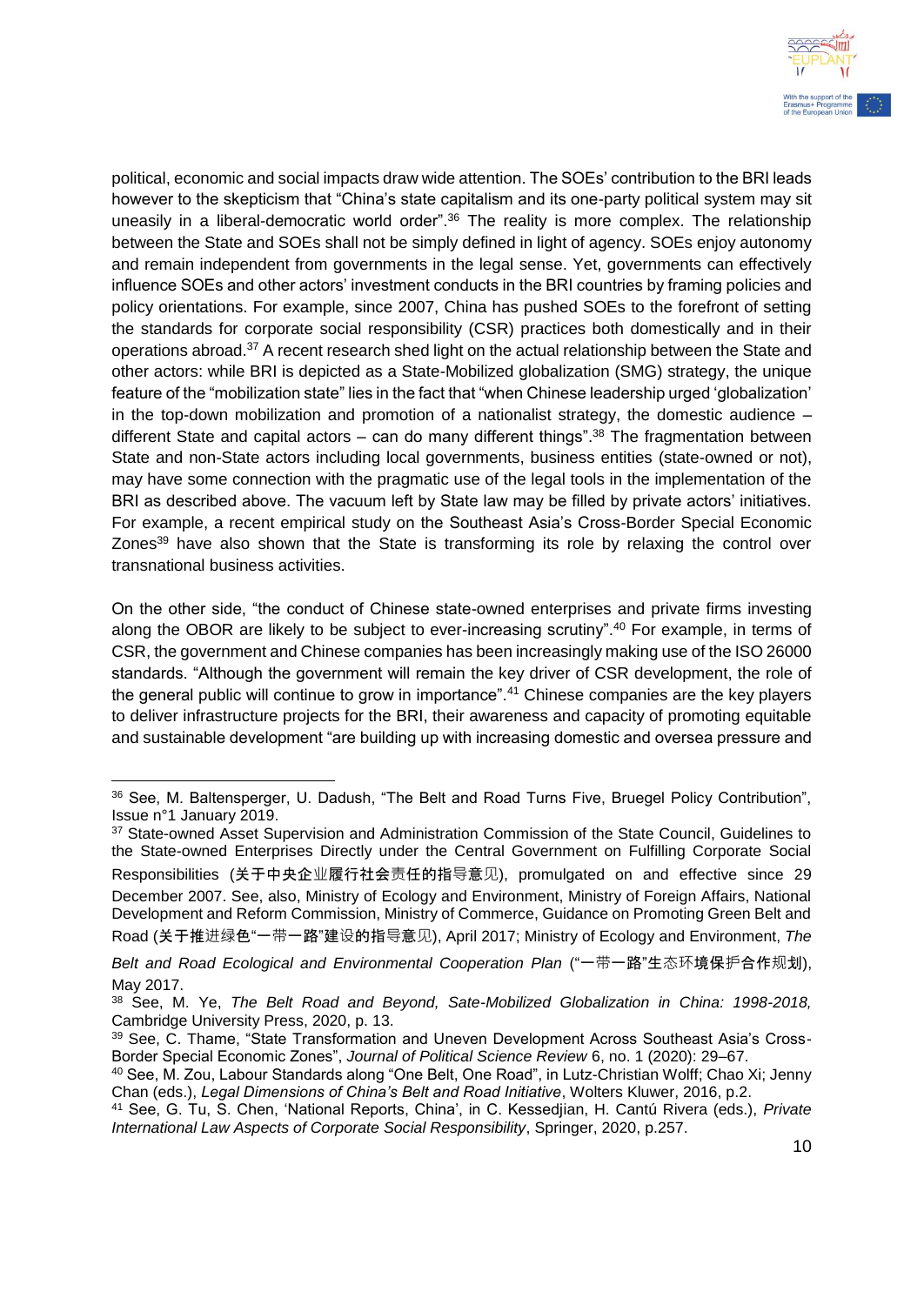

incentives".<sup>42</sup> To achieve the sustainable development goals (SDGs) in the BRI context, pooling together the efforts of China's and host States' policy guidance and regulation, the financial institutions' green credit policy, as well as Chinese companies' improvement in management and communication, becomes more than ever necessary. BRI thus provides a field of experimentation for the multi-stakeholder governance.

The statist view of BRI should be replaced by a new one that attaches importance to the actual contribution of non-State actors, mainly private actors. The bloc of actors implementing the BRI, as well as of their practices, form a new landscape for mapping the changing scenario of the global governance. More precise inquiries on the role of non-State actors can help to cure the myopia in observing the BRI's influence on the global governance. Hardt and Negri have warned that "in the context of globalization, we can see that a new imperial formation is emerging that can function only through the collaboration of a variety of national, supranational, and nonnational powers".<sup>43</sup> Non-State actors' activities would have significant, if not determinant, influence on the question whether an imperial governance without Empire would emerge in future globalization.

### **Conclusion**

-

Nation-States remain important for global governance. Yet, human history has stepped out the age of empires,<sup>44</sup> and even the US as the biggest superpower has never been able to rule the world completely in its own will. China's rise is still far from amounting to a Chinese hegemony. On one side, "China's growing power is not as securely based as widely assumed, and China's views are influenced by its interaction with the United States and its perception of American international law practice".<sup>45</sup> On the other, China has suffered from the consequences of the parochialism of American cosmopolitanism.<sup>46</sup> It is then justifiable to argue that a rising China should not repeat the parochial attitude in following the US footprints. Furthermore, the increasing interdependence among nations highlights the fundamental flaw in equating international law with the struggle for national interests. Neither the absolute sovereigntist perspective of international law fits the globalizing world any longer, nor the universalism has ever achieved total domination as expected by hegemonistic powers. BRI offers China a critical opportunity to forge its own account of and strategy for global governance. China is developing its own 'discourse power'. It is also true that China adopts a defensive attitude in criticizing the established norms yet with no clear alternative

<sup>42</sup> See, X. Jiang, "Green Belt and Road Initiative Environmental and Social Standards: Will Chinese Companies Conform?", S. Gong M. Leach, J. Gu (eds.), *The Belt and Road Initiative and the SDGs: Towards Equitable, Sustainable Development*, IDS Bulletin, Vol.50, No.4, December 2019, p.61. <sup>43</sup> See, M. Hardt, A. Negri, *Commonwealth*, The Belknap Press of Harvard University Press, 2009, p. 233.

<sup>44</sup> This author embraces the broad definition of empire as "a form of political and economic power potentially encompassing influence and legal authority as well as military control over foreign populations, subject to different degrees of negotiation". See, M. Koskenniemi, W. Rech, M. Jiménez Fonseca (eds.), *International Law and Empire, Historical Explanations*, Oxford University Press, 2017, pp. vii, viii.

<sup>45</sup> See, J. A. Cohen, "Law and Power in China's International Relations", *op. cit.* 

<sup>46</sup> See, S. Moyn, "The Parochialism of American Cosmopolitanism", available at

https://www.lawfareblog.com/parochialism-american-cosmopolitanism, 15 September 2017.